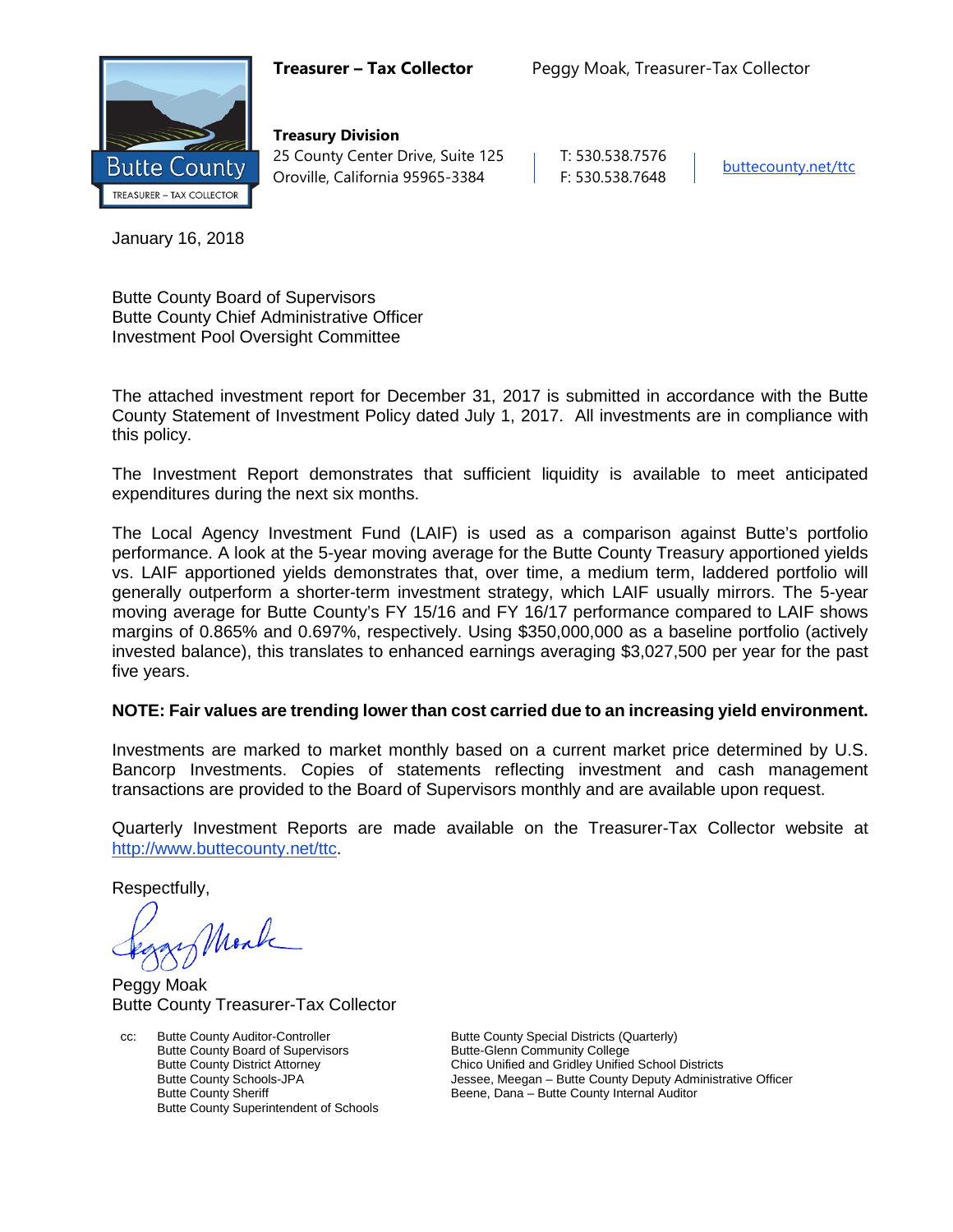

**December 31, 2017**

|                                                                          | YIELD TO        | <b>WEIGHTED AVERAGE</b> |                  |                   |                     |
|--------------------------------------------------------------------------|-----------------|-------------------------|------------------|-------------------|---------------------|
| <b>ACTIVELY MANAGED PORTFOLIO:</b>                                       | <b>MATURITY</b> | <b>MATURITY (DAYS)*</b> | <b>PAR VALUE</b> | <b>FAIR VALUE</b> | <b>COST CARRIED</b> |
|                                                                          |                 |                         |                  |                   |                     |
| <b>LOCAL AGENCY INVESTMENT FUND (LAIF)</b>                               | 1.239%          | 1                       | 107,880,416.57   | 107,880,416.57    | 107,880,416.57      |
| <b>CALTRUST SHORT TERM</b>                                               | 1.239%          | 1                       | 4,613.50         | 4.613.50          | 4,608.64            |
| <b>CAMP SHORT TERM</b>                                                   | 1.290%          | 1                       | 20,351,565.39    | 20,351,565.39     | 20,351,565.39       |
| <b>BANK MONEY MARKET (COLLATERALIZED)</b>                                | 1.170%          | 1                       | 5,032,316.06     | 5,032,316.06      | 5,032,316.06        |
| <b>U.S. TREASURY NOTES**</b>                                             | 1.812%          | 1,402                   | 49,000,000.00    | 48,158,743.00     | 48,720,008.22       |
| <b>MUNICIPAL BONDS**</b>                                                 | 1.777%          | 909                     | 38,760,000.00    | 38,469,242.60     | 38,891,145.53       |
| <b>CORPORATE NOTES**</b>                                                 | 1.540%          | 540                     | 38,202,000.00    | 38,121,293.87     | 38,448,993.77       |
| <b>NEGOTIABLE CDS**</b>                                                  | 1.885%          | 1,150                   | 9,500,000.00     | 9,499,407.32      | 9,497,042.53        |
| <b>FEDERAL AGENCY / SUPRANATIONAL NOTES**</b>                            | 1.512%          | 865                     | 183,850,000.00   | 181,799,394.80    | 183,617,811.47      |
|                                                                          |                 |                         |                  |                   |                     |
| <b>TOTAL ACTIVELY MANAGED PORTFOLIO:</b>                                 | 1.498%          | 650                     | 452,580,911.52   | 449,316,993.11    | 452,443,908.18      |
|                                                                          |                 |                         |                  |                   |                     |
|                                                                          |                 |                         |                  |                   |                     |
| <b>INVESTMENT OF NOTE/BOND PROCEEDS AND OPERATING CASH</b>               |                 |                         |                  |                   |                     |
|                                                                          |                 |                         |                  |                   |                     |
| <b>SCHOOL BOND PROCEEDS</b> (see page 2 for details)                     |                 |                         | 79,643,185.60    | 79,643,185.60     | 79,643,185.60       |
|                                                                          |                 |                         |                  |                   |                     |
| <b>OPERATING ACCOUNTS</b>                                                |                 |                         |                  |                   |                     |
| <b>U.S. BANK CHECKING ACCOUNT DEPOSITS</b>                               |                 |                         | 48,382,270.12    | 48,382,270.12     | 48,382,270.12       |
| <b>OPERATING CASH</b>                                                    |                 |                         | 57,951.40        | 57,951.40         | 57,951.40           |
| <b>OTHER</b>                                                             |                 |                         | 6,464.10         | 6,464.10          | 6,464.10            |
|                                                                          |                 |                         |                  |                   |                     |
| <b>TOTAL TREASURER'S FUND LEDGER BALANCE:</b>                            |                 |                         | 580,670,782.74   | 577,406,864.33    | 580,533,779.40      |
|                                                                          |                 |                         |                  |                   |                     |
| <b>INVESTMENTS UNDER MANAGEMENT OF TRUSTEES</b> (see page 3 for details) |                 |                         | 2,451,602.95     | 2,451,602.95      | 2,443,381.07        |
|                                                                          |                 |                         |                  |                   |                     |

|                                    | <b>PAR VALUE</b> | <b>FAIR VALUE</b>                                  | <b>COST CARRIED</b> |
|------------------------------------|------------------|----------------------------------------------------|---------------------|
| <b>TOTAL CASH AND INVESTMENTS:</b> |                  | 583,122,385.69    579,858,467.28    582,977,160.47 |                     |

#### **SIX MONTH LIQUIDITY PROJECTIONS**

| Estimated Cash Receipts for Next Six Months<br><b>Estimated Disbursements for Next Six Months</b><br>Estimated Net Cash Flow for Next Six Months*** | 499,817,638<br>-542,575,994<br>$-42,758,356$ (A1) |
|-----------------------------------------------------------------------------------------------------------------------------------------------------|---------------------------------------------------|
| <b>Prudent Reserve</b>                                                                                                                              | $-30,000,000$ (A2)                                |
| <b>Securities Maturing</b><br>Local Agency Investment Fund / Cal Trust / MMF / CAMP                                                                 | 50,500,000 (B)<br>133,268,907 (C)                 |
| <b>Total Liquidity for Next Six Months</b>                                                                                                          | 111,010,551 (A1+A2+B+C)                           |
| Estimated Cash Available for Long Term Investment<br>Remaining Available Liquidity                                                                  | $-30,000,000$<br>81,010,551                       |
| Total Par Value of actively managed investments maturing in less than 12 months:                                                                    | 197,268,912                                       |
| Total Par Value of actively managed investments maturing in more than 12 months:                                                                    | 255,312,000                                       |

\* Actual Weighted Average Maturity will be shorter, and actual dollar amount of investments maturing in less than 12 months will be higher than stated, due to call features on investments.

\*\* See page 5 for detailed list of investments.

\*\*\* Includes TRAN (Tax and Revenue Anticipation Notes) receipts and disbursements, if applicable.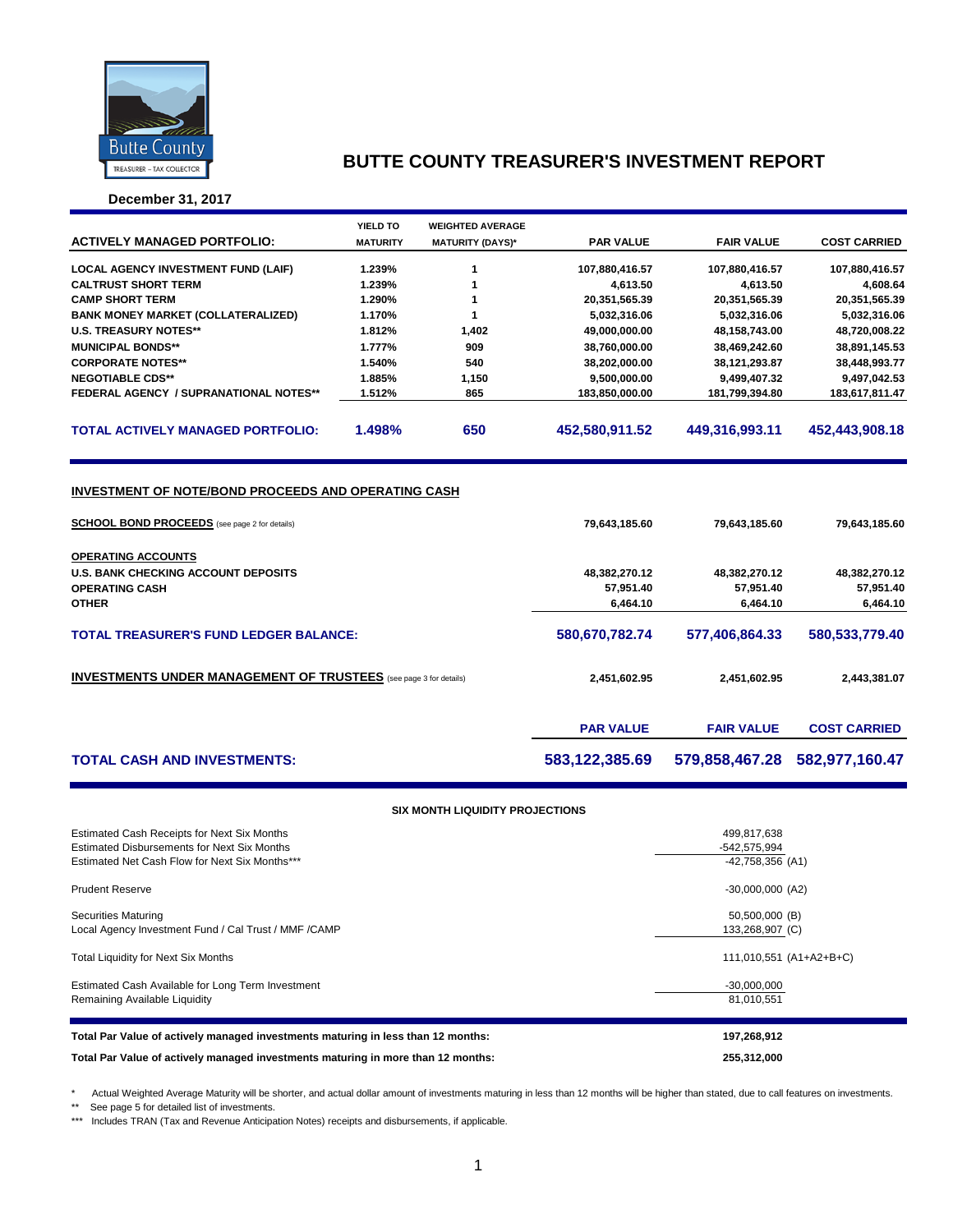### **INVESTMENT OF SCHOOL BOND PROCEEDS**

**December 31, 2017**

| <b>BOND/NOTE DESCRIPTION</b>                       | <b>INVESTMENT</b><br><b>TYPE</b> | <b>MATURITY</b><br><b>DATE</b> | <b>DESCRIPTION</b> | <b>ANNUAL</b><br>YIELD* | <b>PAR</b><br><b>VALUE</b> | <b>FAIR</b><br><b>VALUE</b> | <b>COST</b><br><b>CARRIED</b> |  |  |
|----------------------------------------------------|----------------------------------|--------------------------------|--------------------|-------------------------|----------------------------|-----------------------------|-------------------------------|--|--|
| <b>BONDS - LOCAL AGENCY INVESTMENT FUND (LAIF)</b> |                                  |                                |                    |                         |                            |                             |                               |  |  |
| Butte-Glenn CCD 2016 GO Bond Series A              | LAIF                             |                                |                    | 1.239%                  | 40,659,950.86              | 40,659,950.86               | 40,659,950.86                 |  |  |
| Chico Unified 2012 GO Bond Measure E Series A      | LAIF                             |                                |                    | 1.239%                  | 1.907.965.23               | 1.907.965.23                | 1,907,965.23                  |  |  |
| Chico Unified 2016 GO Bond Series A                | LAIF                             |                                |                    | 1.239%                  | 37,075,269.51              | 37,075,269.51               | 37,075,269.51                 |  |  |
|                                                    |                                  |                                |                    |                         | <b>PAR</b><br><b>VALUE</b> | <b>FAIR</b><br><b>VALUE</b> | <b>COST</b><br><b>CARRIED</b> |  |  |

**GRAND TOTAL 79,643,185.60 79,643,185.60 79,643,185.60**

\* Yields quoted above are a snapshot per investment type. Actual yields earned on school bonds are calculated by the Treasurer's office and are a composite of investment earnings less Treasury costs.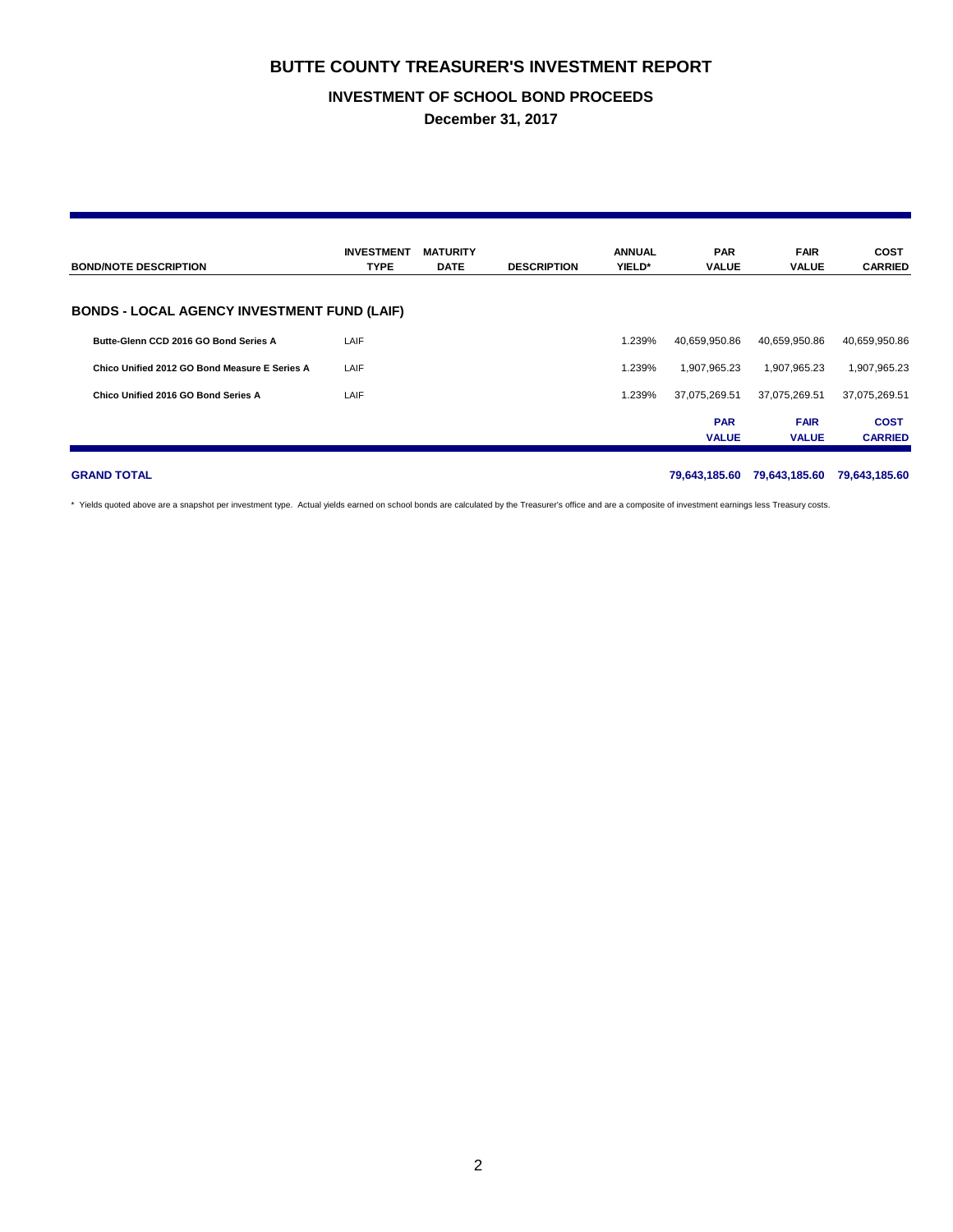**DEPOSITS AND INVESTMENTS UNDER MANAGEMENT OF TRUSTEES/FISCAL AGENTS**

**December 31, 2017**

| <b>ANNUAL</b><br><b>PAR</b><br><b>INVESTMENT</b><br><b>MATURITY</b>                                          | <b>FAIR</b>  | <b>COST</b>    |
|--------------------------------------------------------------------------------------------------------------|--------------|----------------|
| <b>YIELD</b><br><b>FINANCING PROGRAM</b><br><b>TYPE</b><br><b>DATE</b><br><b>DESCRIPTION</b><br><b>VALUE</b> | <b>VALUE</b> | <b>CARRIED</b> |
|                                                                                                              |              |                |
| <b>2004 PENSION OBLIGATION BONDS</b>                                                                         |              |                |
| <b>WELLS FARGO BANK, TRUSTEE</b>                                                                             |              |                |
| Series A Bond Fund #XXXX1106<br><b>Money Market</b><br>WF GOVT MMF #1751<br>1.047%<br>1,202,604.97           | 1,202,604.97 | 1,202,604.97   |
| <b>Money Market</b><br>1.047%<br>1,015.25<br>Int. Rate Stabilization Fund #XXXX1109<br>WF GOVT MMF #1751     | 1,015.25     | 1,015.25       |
| 1.239%<br>1.656.38<br>Pooled Agency Funds<br>Local Agency Investment Fund                                    | 1,656.38     | 1,656.38       |
| 0.000%<br>11.62<br>Principal Account Fund #XXXX1140<br>Cash<br>Cash                                          | 11.62        | 11.62          |
| 84.79<br>Interest Account Fund #XXXX1141<br>0.000%<br>Cash<br>Cash                                           | 84.79        | 84.79          |
| 5,214.02<br>Surplus Account Fund #XXXX1142<br>Cash<br>0.000%<br>Cash                                         | 5,214.02     | 5,214.02       |
| 0.000%<br>0.00<br>Sinking Account Fund #XXXX1143<br>Cash<br>Cash                                             | 0.00         | 0.00           |
| 1.047%<br>30.094.39<br>Series B Interest Fund #XXXX1301<br><b>Money Market</b><br>WF GOVT MMF #1751          | 30.094.39    | 30.094.39      |
| 1.047%<br>Series B Bond Fund #XXXX1305<br>Money Market<br>WF GOVT MMF #1751<br>994,853.38                    | 994,853.38   | 994,853.38     |
| 1.047%<br>80.91<br>Series B Interest Fund #XXXX1307<br><b>Money Market</b><br>WF GOVT MMF #1751              | 80.91        | 80.91          |
| <b>SUBTOTAL</b><br>2,235,615.71                                                                              | 2,235,615.71 | 2,235,615.71   |
|                                                                                                              |              |                |
| <b>DEPOSITS WITH FISCAL AGENTS</b>                                                                           |              |                |
| <b>Discovery Benefits</b>                                                                                    |              |                |
| Plan Year Cash Balance 1/01/16 - 12/31/16*<br><b>NA</b><br>38,221.88                                         | 38.221.88    | **30,000.00    |
| York Risk Services Group - Claim Administrators                                                              |              |                |
| <b>NA</b><br>177,765.36<br>Umpqua Bank #XXXXX2601<br><b>Commercial Bank</b><br><b>Business Checking</b>      | 177,765.36   | 177,765.36     |
| <b>SUBTOTAL</b><br>215,987.24                                                                                | 215,987.24   | 207,765.36     |
|                                                                                                              |              |                |
| <b>PAR</b>                                                                                                   | <b>FAIR</b>  | <b>COST</b>    |
| <b>VALUE</b>                                                                                                 | <b>VALUE</b> | <b>CARRIED</b> |
| <b>GRAND TOTAL</b><br>2,451,602.95 2,451,602.95 2,443,381.07                                                 |              |                |

\* Represents the most current data available (source: Auditor-Controller)

\*\* Benefits can be paid in advance of receipt of offsetting payroll deductions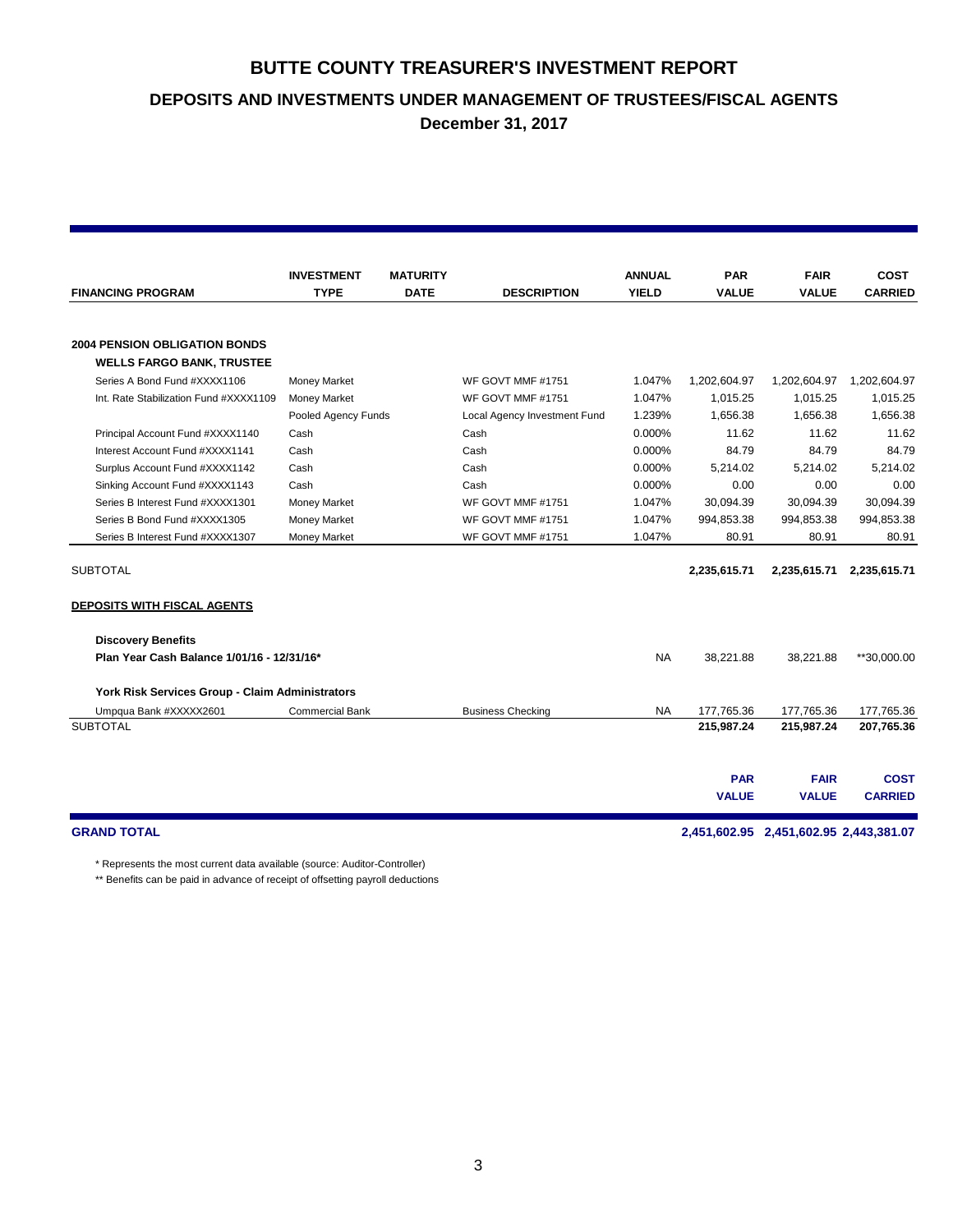**ACTIVELY MANAGED PORTFOLIO "AT-A-GLANCE"**

**December 31, 2017**



# **Butte County Pooled Treasury Portfolio Balance\*\* Net of Tax and Revenue Anticipation Notes (TRAN) and Bond Proceeds**



**\*\* This chart does not include deposits from TRAN, Bond Proceeds, or Investments under Management of Trustees. It is intended to demonstrate cash flow trends and establish a baseline for the portfolio, enabling medium term investments.**